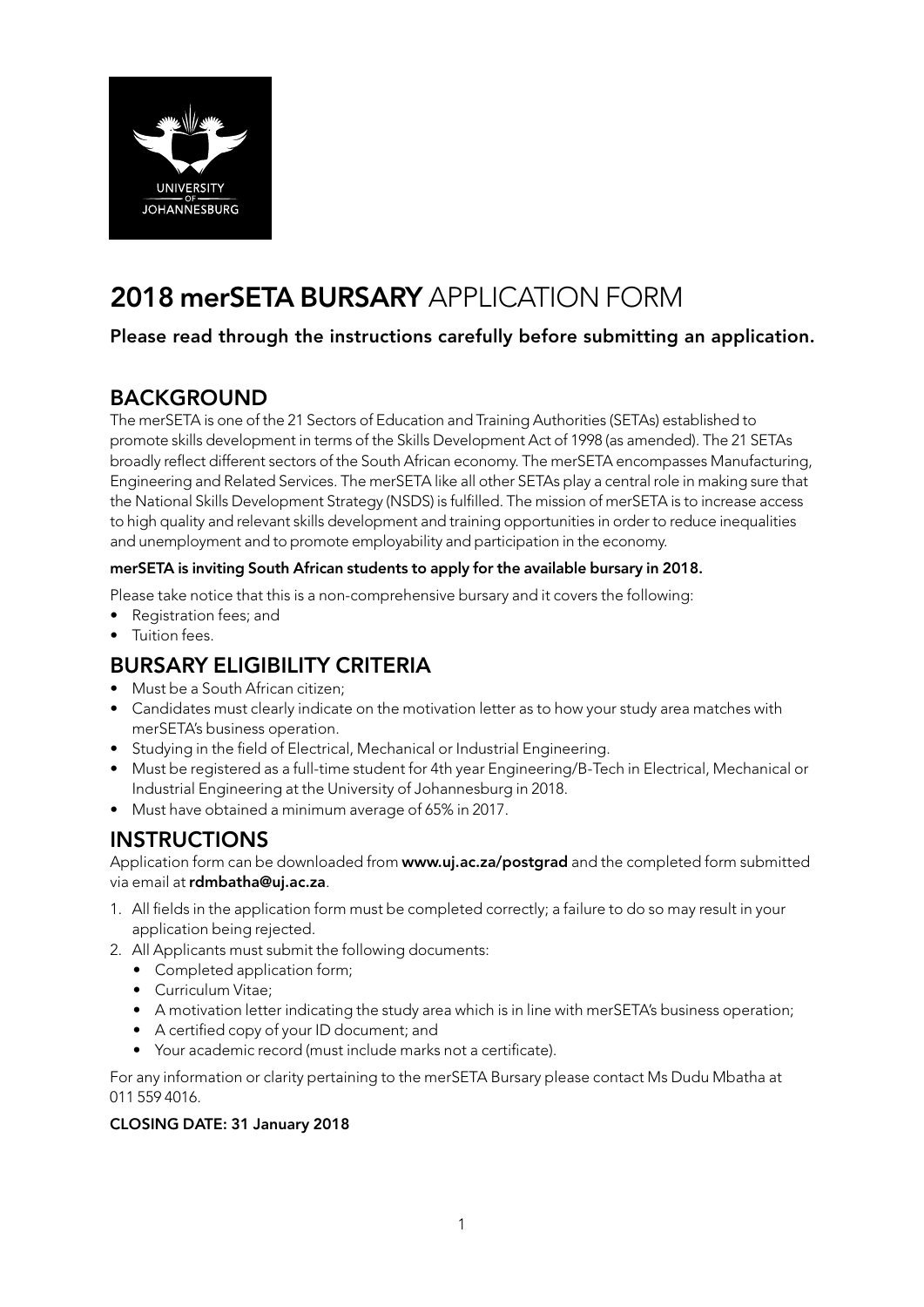

# 2018 merSETA BURSARY APPLICATION FORM

| PARTICULARS OF APPLICANT                                                                       |  |                      |                     |  |  |  |                           |      |  |        |  |  |  |  |  |  |
|------------------------------------------------------------------------------------------------|--|----------------------|---------------------|--|--|--|---------------------------|------|--|--------|--|--|--|--|--|--|
| Title                                                                                          |  |                      | Surname             |  |  |  |                           |      |  |        |  |  |  |  |  |  |
| First names (in full)                                                                          |  |                      |                     |  |  |  |                           |      |  |        |  |  |  |  |  |  |
| Maiden name                                                                                    |  |                      |                     |  |  |  | Date of birth<br>(YYMMDD) |      |  |        |  |  |  |  |  |  |
| ID number                                                                                      |  |                      |                     |  |  |  |                           |      |  |        |  |  |  |  |  |  |
| Nationality (NB: You must<br>be South African to apply)                                        |  | <b>SOUTH AFRICAN</b> |                     |  |  |  |                           | Male |  | Female |  |  |  |  |  |  |
| Do you have a disability? (Y/N)<br>If yes, please specify                                      |  |                      | Race                |  |  |  |                           |      |  |        |  |  |  |  |  |  |
| BTech/4th Year Engineering<br>programme in 2018                                                |  |                      |                     |  |  |  |                           |      |  |        |  |  |  |  |  |  |
| If you are a UJ student, indicate<br>your student number                                       |  |                      |                     |  |  |  |                           |      |  |        |  |  |  |  |  |  |
| University where you were registered<br>for your previous degree                               |  |                      |                     |  |  |  |                           |      |  |        |  |  |  |  |  |  |
| Level of study in 2018                                                                         |  |                      |                     |  |  |  |                           |      |  |        |  |  |  |  |  |  |
| Telephone number during the<br>day (code and number)                                           |  |                      | Cellphone<br>Number |  |  |  |                           |      |  |        |  |  |  |  |  |  |
| Other contactable numbers                                                                      |  |                      |                     |  |  |  |                           |      |  |        |  |  |  |  |  |  |
| Email address (Please indicate<br>clearly as all correspondence<br>will take place via e-mail) |  |                      |                     |  |  |  |                           |      |  |        |  |  |  |  |  |  |